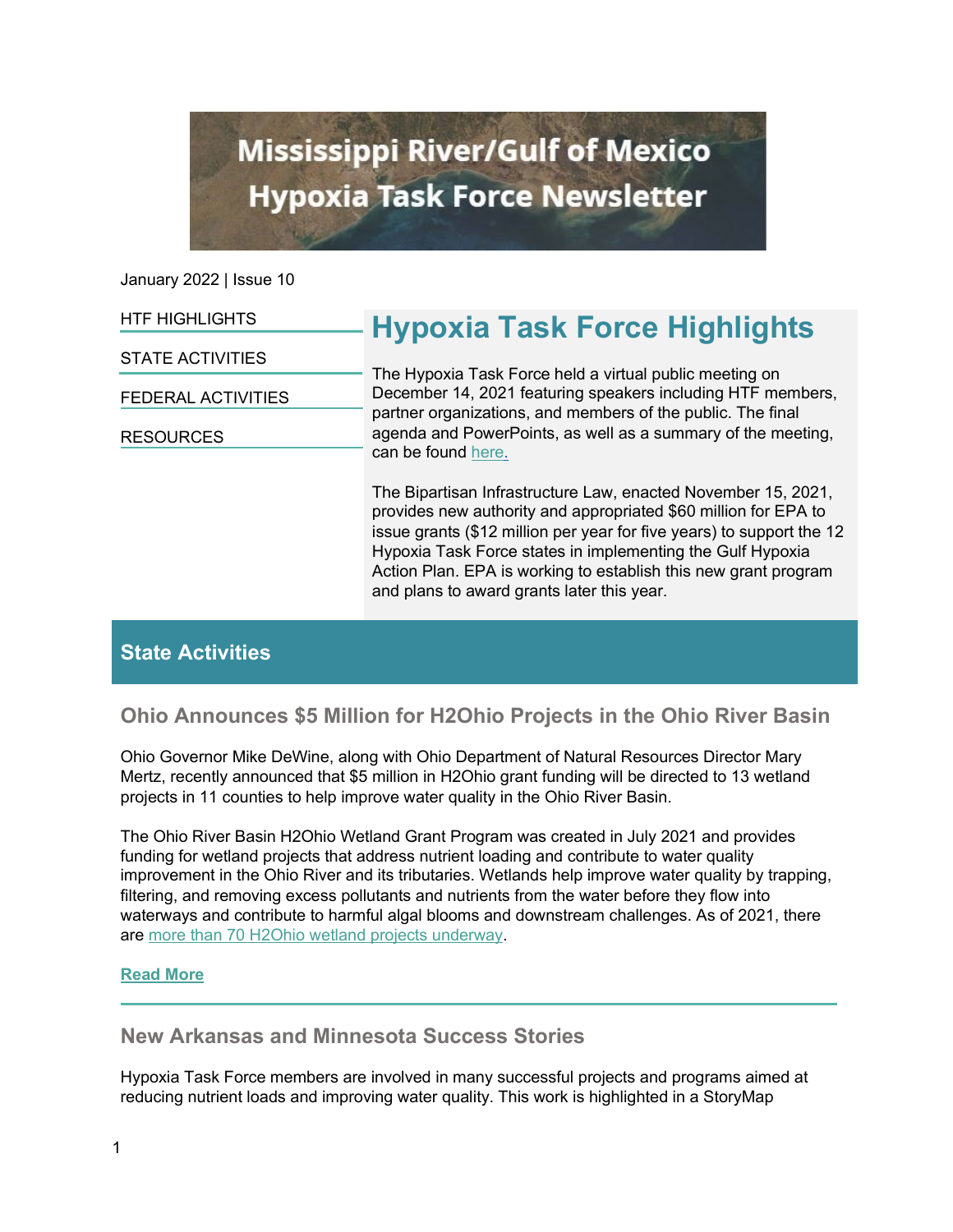presenting four themes: technology and practices to reduce nutrient pollution, strategies for success, monitoring and assessment, and funding/financing projects.

Two new stories feature Arkansas and Minnesota projects that have used Clean Water State Revolving Funds (CWSRF) to implement nonpoint source conservation/water quality improvement projects. Arkansas used CWSRF to develop their Septic Remediation Pilot Project, a service that helps homeowners replace failing septic systems in two targeted priority watersheds. Minnesota used CWSRF funds to provide a reliable and sustainable funding source for implementing nonpoint source pollution control practices and projects that prevent, reduce, or eliminate a water quality concern as part of their AgBMP Loan Program. Read more about their accomplishments by visiting EPA's interactive Hypoxia Task Force Success Stories Map.

#### **[Access the StoryMap Here](https://epa.maps.arcgis.com/apps/MapSeries/index.html?appid=e4652cf9284c406b9f3483896fccd85f)**

# **Federal Activities**

# **EPA Releases Clean Water State Revolving Fund Best Practices Guide for Financing Nonpoint Source Solutions**

EPA announced the release of a new guide to help the 51 Clean Water State Revolving Fund programs apply best practices to help turn the tide on nonpoint source pollution. The CWSRF is the nation's largest financial resource dedicated to the purpose of addressing water quality problems and is growing under the new Bipartisan Infrastructure Law. Meanwhile, Nonpoint source pollution remains the nation's largest water quality challenge. Despite this, less than 5% of CWSRF resources have been used to address this need. EPA's *CWSRF Best Practices Guide for Financing Nonpoint Source Solutions* is intended to help state staff better align and integrate their state's CWSRF and nonpoint source management programs. The guide suggests strategies and key elements needed to expand the use of CWSRF resources to address priority needs as specified in state nonpoint source management program plans, and it identifies potential obstacles and how to overcome them.

### **[Access the CWSRF Guide Here](https://www.epa.gov/cwsrf/clean-water-state-revolving-fund-cwsrf-reports#innovative)**

# **National Oceanic and Atmospheric Administration Awards \$15.2M for Harmful Algal Bloom Research**

The National Oceanic and Atmospheric Administration (NOAA) is announcing \$15.2M in funding for harmful algal bloom (HAB) research projects throughout U.S. coastal and Great Lakes waters. HABs can produce toxins or cause other harmful effects that can damage ecosystems, disrupt our seafood supply, impact economies, and threaten human health. Marine and fresh waters of the U.S. are increasingly impacted by HABs with blooms reported in nearly every state. They cause annual economic losses up to \$100 million on average, and costs from a single major HAB event can reach tens of millions of dollars. Investments in these projects represent a coordinated effort within the National Ocean Service to advance the nation's ability to observe, monitor, forecast, and manage blooms. Three awards are noteworthy for the Gulf of Mexico. These awards will develop and test a control method for Karenia brevis in Southwest Florida, improve detection and forecasting of Karenia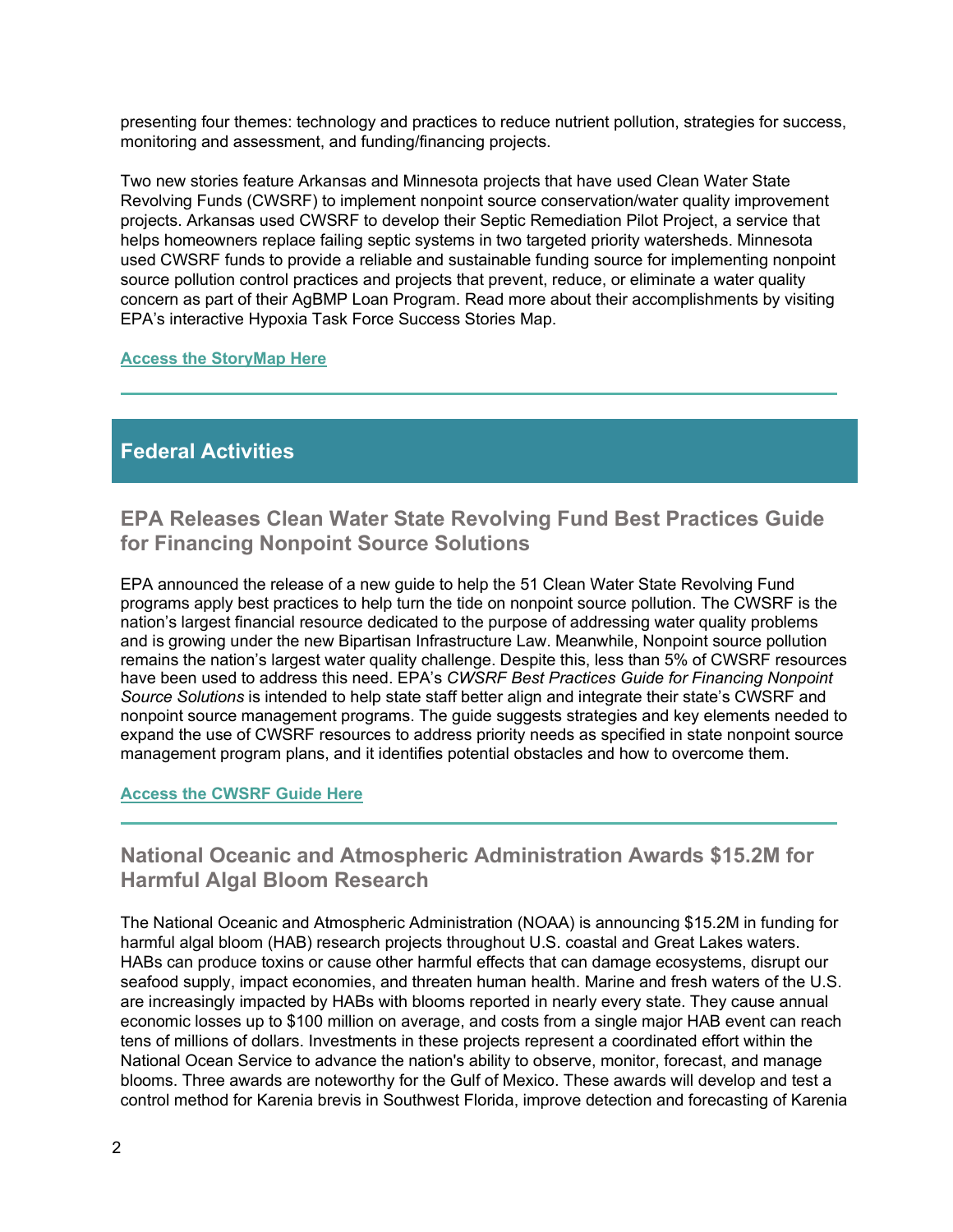brevis and potential unidentified HAB species in the Gulf, and use unmanned aerial and surface vessels to monitor cyanoHABs in Lake Pontchartrain.

#### **[Read More](https://oceanservice.noaa.gov/news/oct21/2021-hab-awards.html)**

## **Resources**

**New Virtual Platform Will Help Farmers Learn and Share Ideas to Improve Soil, Land, and Bottom Lines** 

One Good Idea is a new online platform and campaign to help farmers get started and have success with soil health and regenerative practices. Created by a multi-state team of university extension professionals and farmers, One Good Idea was designed to facilitate farmer-to-farmer learning about practices that can improve soil, land, and bottom lines, such as cover crops, conservation tillage, rotational grazing, and nutrient management.

As a clearinghouse of videos and podcasts that feature farmers' ideas and experiences with these practices, One Good Idea creates a centralized location for farmers to learn from their peers about what has worked or hasn't, benefits and precautions, and other details about using conservation practices on their operations. This content is crowdsourced and has been contributed to by university Extension, nonprofits, government agencies, farmer-led groups and individual farmers from across the Midwest and Mid-south.

#### **[Read More](https://goodideafarm.org/)**

**Farmer-Led Conservation & Watershed Protection Mini-Grant Program**

Looking to kickstart or expand farmer-led conservation demonstration efforts? This mini-grant program will support non-governmental organizations, state or county government agencies, university extension professionals, and others who support farmers in one or more of the 12 Hypoxia Task Force states in the Mississippi River Basin: Arkansas, Illinois, Indiana, Iowa, Kentucky, Louisiana, Minnesota, Mississippi, Missouri, Ohio, Tennessee, and Wisconsin. Qualified organizations must partner with an existing farmer or farmer-led organization. Awards will be up to \$4000 for one year. Applications accepted through **February 15, 2022**. The grant program is organized by a multi-state partnership of land grant universities in the basin and made possible with funding from the EPA.

#### **[Read More](https://www.reach.msstate.edu/grant-application.php)**

## **Visit the EPA Hypoxia Task Force Website**

To learn more about the work of the Hypoxia Task Force, visit our website, which features recent reports and measurements, important documents, upcoming actions, and learning opportunities. The "In the Spotlight" section of the homepage provides a great introduction.